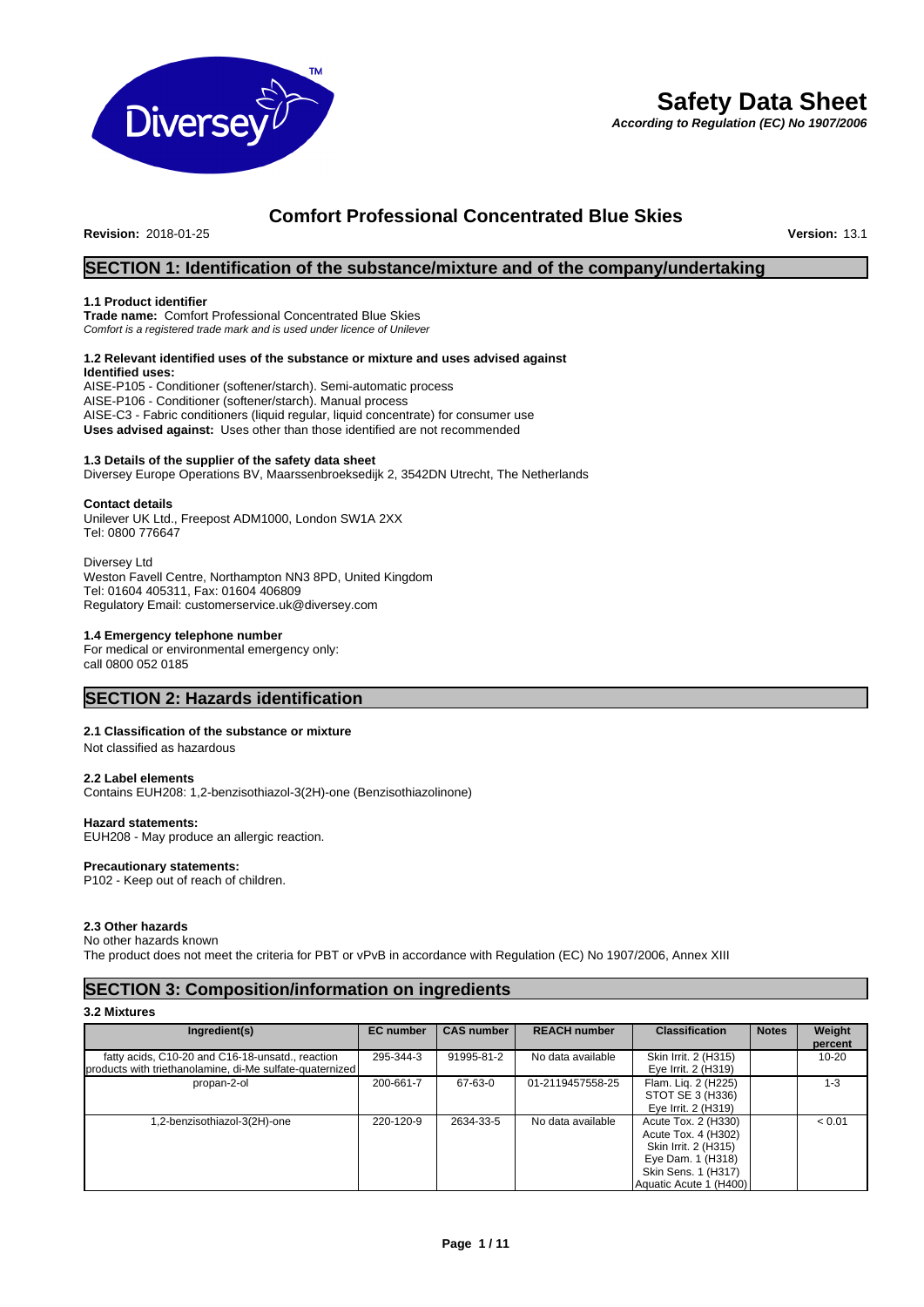\* Polymer.

- Workplace exposure limit(s), if available, are listed in subsection 8.1.
- [1] Exempted: ionic mixture. See Regulation (EC) No 1907/2006, Annex V, paragraph 3 and 4. This salt is potentially present, based on calculation, and included for classification and labelling purposes only. Each starting material of the ionic mixture is registered, as required.
- 
- [2] Exempted: included in Annex IV of Regulation (EC) No 1907/2006. [3] Exempted: Annex V of Regulation (EC) No 1907/2006.
- [4] Exempted: polymer. See Article 2(9) of Regulation (EC) No 1907/2006.
- For the full text of the H and EUH phrases mentioned in this Section, see Section 16.

# **SECTION 4: First aid measures**

| 4.1 Description of first aid measures                                      |                                                                                                                         |
|----------------------------------------------------------------------------|-------------------------------------------------------------------------------------------------------------------------|
| Inhalation:                                                                | Get medical attention or advice if you feel unwell.                                                                     |
| <b>Skin contact:</b>                                                       | Wash skin with plenty of lukewarm, gently flowing water. If skin irritation occurs: Get medical advice<br>or attention. |
| Eye contact:                                                               | Rinse cautiously with water for several minutes. If irritation occurs and persists, get medical<br>attention.           |
| Ingestion:                                                                 | Rinse mouth. Immediately drink 1 glass of water. Get medical attention or advice if you feel unwell.                    |
| Self-protection of first aider:                                            | Consider personal protective equipment as indicated in subsection 8.2.                                                  |
| A.O. Massimis and an interest and allocate. In the second second delivered |                                                                                                                         |

#### **4.2 Most important symptoms and effects, both acute and delayed**

| Inhalation:          | No known effects or symptoms in normal use. |
|----------------------|---------------------------------------------|
| <b>Skin contact:</b> | No known effects or symptoms in normal use. |
| Eye contact:         | No known effects or symptoms in normal use. |
| Ingestion:           | No known effects or symptoms in normal use. |

### **4.3 Indication of any immediate medical attention and special treatment needed**

No information available on clinical testing and medical monitoring. Specific toxicological information on substances, if available, can be found in section 11.

# **SECTION 5: Firefighting measures**

### **5.1 Extinguishing media**

Carbon dioxide. Dry powder. Water spray jet. Fight larger fires with water spray jet or alcohol-resistant foam.

# **5.2 Special hazards arising from the substance or mixture**

No special hazards known.

#### **5.3 Advice for firefighters**

As in any fire, wear self contained breathing apparatus and suitable protective clothing including gloves and eye/face protection.

# **SECTION 6: Accidental release measures**

#### **6.1 Personal precautions, protective equipment and emergency procedures**

No special measures required.

#### **6.2 Environmental precautions**

Do not allow to enter drainage system, surface or ground water. Dilute with plenty of water.

## **6.3 Methods and material for containment and cleaning up**

Absorb with liquid-binding material (sand, diatomite, universal binders, sawdust).

#### **6.4 Reference to other sections**

For personal protective equipment see subsection 8.2. For disposal considerations see section 13.

# **SECTION 7: Handling and storage**

# **7.1 Precautions for safe handling**

**Measures to prevent fire and explosions:**

No special precautions required.

# **Measures required to protect the environment:**

For environmental exposure controls see subsection 8.2.

# **Advices on general occupational hygiene:**

Handle in accordance with good industrial hygiene and safety practice. Keep away from food, drink and animal feeding stuffs. Keep out of reach of children. Do not mix with other products unless adviced by Diversey. Wash hands before breaks and at the end of workday. Wash face, hands and any exposed skin thoroughly after handling. Take off immediately all contaminated clothing. Use personal protective equipment as required. Use only with adequate ventilation.

## **7.2 Conditions for safe storage, including any incompatibilities**

Store in accordance with local and national regulations. Keep out of reach of children. Keep only in original container. Store in a closed container.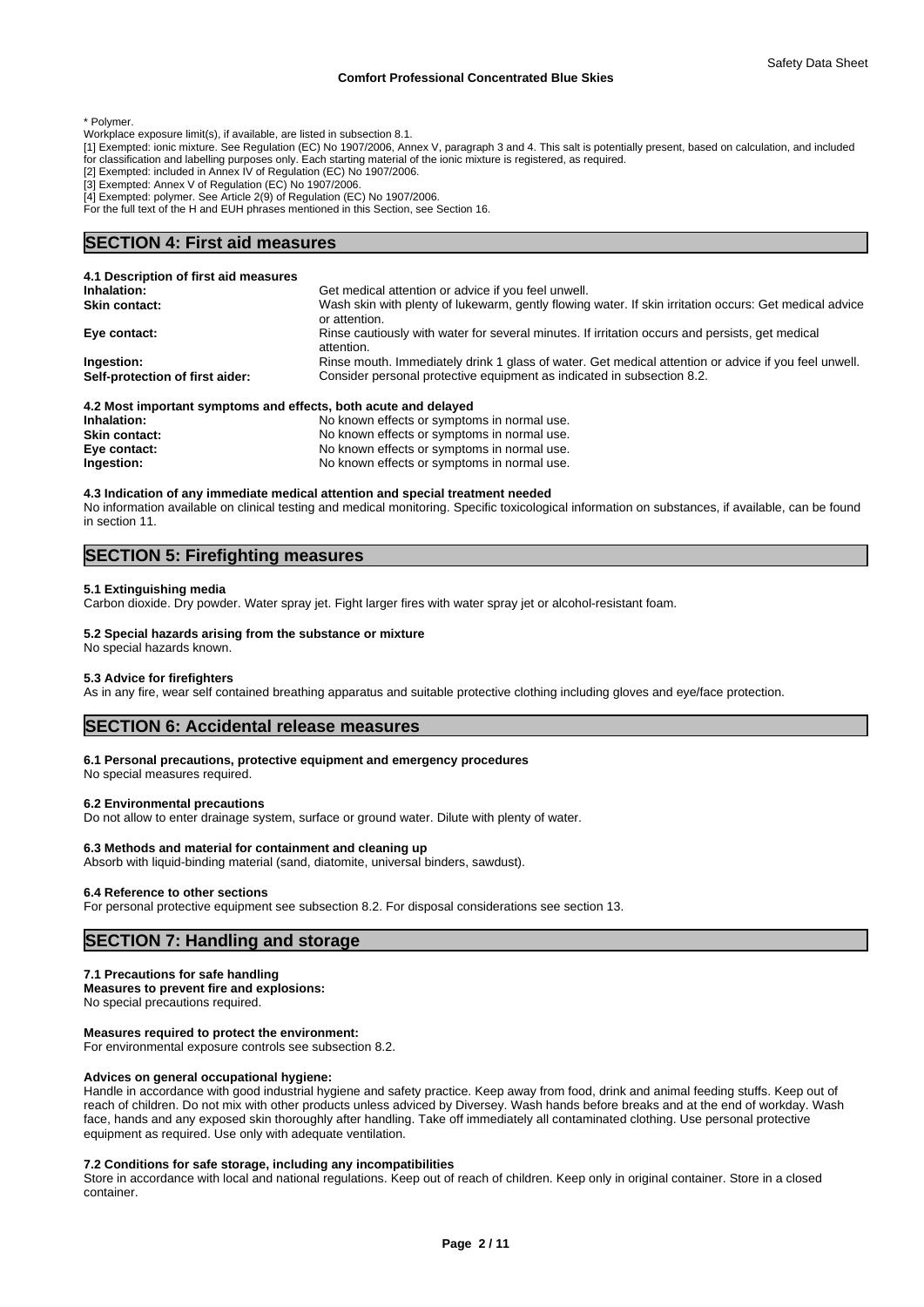For conditions to avoid see subsection 10.4. For incompatible materials see subsection 10.5.

# **7.3 Specific end use(s)**

No specific advice for end use available.

# **SECTION 8: Exposure controls/personal protection**

#### **8.1 Control parameters Workplace exposure limits**

Air limit values, if available:

| Ingredient(s) | <b>UK</b><br>Long term | <b>UK</b><br>- Short term |
|---------------|------------------------|---------------------------|
|               | value(s                | value(s)                  |
| propan-2-ol   | 400 ppm                | 500 ppm                   |
|               | 999 mg/m <sup>3</sup>  | 1250 mg/m $3$             |

Biological limit values, if available:

Recommended monitoring procedures, if available:

Additional exposure limits under the conditions of use, if available:

# **DNEL/DMEL and PNEC values**

**Human exposure** DNEL oral exposure - Consumer (mg/kg bw)

| Ingredient(s)                                                                                                | Short term - Local Short term - Systemicl |                   | Long term - Local | Long term - Systemic |
|--------------------------------------------------------------------------------------------------------------|-------------------------------------------|-------------------|-------------------|----------------------|
|                                                                                                              | effects                                   | effects           | effects           | effects              |
| fatty acids, C10-20 and C16-18-unsatd., reaction products with<br>triethanolamine, di-Me sulfate-quaternized | No data available                         | No data available | No data available | No data available    |
| propan-2-ol                                                                                                  |                                           |                   |                   | 26                   |
| 1,2-benzisothiazol-3(2H)-one                                                                                 |                                           |                   |                   |                      |

DNEL dermal exposure - Worker

| Ingredient(s)                                                  | <b>Short term - Local</b><br>effects | <b>Short term - Systemic</b><br>effects (mg/kg bw) | Long term - Local<br>effects | Long term - Systemic  <br>effects (mg/kg bw) |
|----------------------------------------------------------------|--------------------------------------|----------------------------------------------------|------------------------------|----------------------------------------------|
| fatty acids, C10-20 and C16-18-unsatd., reaction products with | No data available                    | No data available                                  | No data available            | No data available                            |
| triethanolamine, di-Me sulfate-quaternized                     |                                      |                                                    |                              |                                              |
| propan-2-ol                                                    | No data available                    |                                                    | No data available            | 888                                          |
| 1,2-benzisothiazol-3(2H)-one                                   |                                      |                                                    |                              |                                              |

DNEL dermal exposure - Consumer

| Ingredient(s)                                                  | <b>Short term - Local</b><br>Short term - Systemic |                    | Long term - Local | Long term - Systemic |
|----------------------------------------------------------------|----------------------------------------------------|--------------------|-------------------|----------------------|
|                                                                | effects                                            | effects (mg/kg bw) | effects           | effects (mg/kg bw)   |
| fatty acids, C10-20 and C16-18-unsatd., reaction products with | No data available                                  | No data available  | No data available | No data available    |
| triethanolamine, di-Me sulfate-quaternized                     |                                                    |                    |                   |                      |
| propan-2-ol                                                    | No data available                                  |                    |                   | 319                  |
| -2-benzisothiazol-3(2H)-one.                                   |                                                    |                    |                   |                      |

DNEL inhalatory exposure - Worker (mg/m<sup>3</sup>  $)$ 

| Ingredient(s)                                                                                                |                   | Short term - Local   Short term - Systemic<br>Long term - Local |                   | Long term - Systemic |
|--------------------------------------------------------------------------------------------------------------|-------------------|-----------------------------------------------------------------|-------------------|----------------------|
|                                                                                                              | effects           | effects                                                         | effects           | effects              |
| fatty acids, C10-20 and C16-18-unsatd., reaction products with<br>triethanolamine, di-Me sulfate-quaternized | No data available | No data available                                               | No data available | No data available    |
| propan-2-ol                                                                                                  |                   |                                                                 |                   | 500                  |
| -2-benzisothiazol-3(2H)-one.                                                                                 |                   |                                                                 |                   |                      |

DNEL inhalatory exposure - Consumer (mg/m<sup>3</sup>)  $)$ 

| Ingredient(s)                                                                                                |                   | Short term - Local Short term - Systemic | Long term - Local | Long term - Systemic |
|--------------------------------------------------------------------------------------------------------------|-------------------|------------------------------------------|-------------------|----------------------|
|                                                                                                              | effects           | effects                                  | effects           | effects              |
| fatty acids, C10-20 and C16-18-unsatd., reaction products with<br>triethanolamine, di-Me sulfate-quaternized | No data available | No data available                        | No data available | No data available    |
| propan-2-ol                                                                                                  |                   |                                          |                   | 89                   |
| 1,2-benzisothiazol-3(2H)-one                                                                                 |                   |                                          |                   |                      |

# **Environmental exposure** Environmental exposure - PNEC

| Ingredient(s)                                                                                                | (mg/l)            | Surface water, fresh Surface water, marine<br>(mg/l) | Intermittent (mg/l) | Sewage treatment<br>plant (mg/l) |
|--------------------------------------------------------------------------------------------------------------|-------------------|------------------------------------------------------|---------------------|----------------------------------|
| fatty acids, C10-20 and C16-18-unsatd., reaction products with<br>triethanolamine, di-Me sulfate-quaternized | No data available | No data available                                    | No data available   | No data available                |
| propan-2-ol                                                                                                  | 140.9             | 140.9                                                | 140.9               | 2251                             |
| 1,2-benzisothiazol-3(2H)-one                                                                                 |                   |                                                      |                     |                                  |

| Environmental exposure - PNEC, continued |                          |                  |              |                          |
|------------------------------------------|--------------------------|------------------|--------------|--------------------------|
| ingredient(s)                            | l Sediment. freshwater l | Sediment, marine | Soil (mg/kg) | Air (mg/m <sup>3</sup> ) |
|                                          | (mg/kg)                  | (mg/kg)          |              |                          |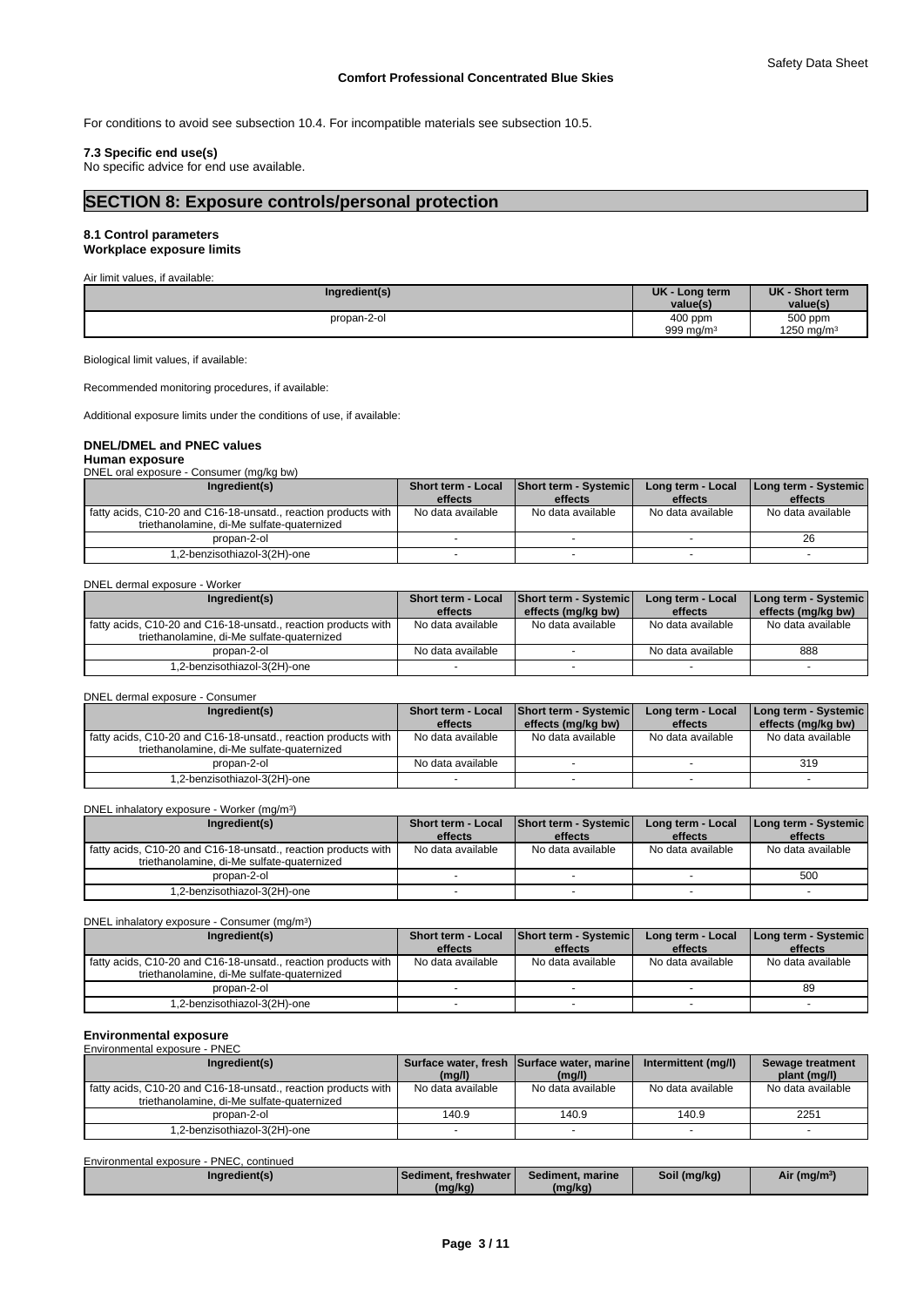| I fatty acids. C10-20 and C16-18-unsatd reaction products with<br>triethanolamine, di-Me sulfate-quaternized | No data available | No data available | No data available | No data available |
|--------------------------------------------------------------------------------------------------------------|-------------------|-------------------|-------------------|-------------------|
| propan-2-ol                                                                                                  | 552               | 552               | ∠⊂                |                   |
| .2-benzisothiazol-3(2H)-one                                                                                  |                   |                   |                   |                   |

# **8.2 Exposure controls**

*The following information applies for the uses indicated in subsection 1.2 of the Safety Data Sheet. If available, please refer to the product information sheet for application and handling instructions. Normal use conditions are assumed for this section.*

*Recommended safety measures for handling the undiluted product: Covering activities such as filling and transfer of product to application equipment, flasks or buckets*

| Appropriate engineering controls:<br>Appropriate organisational controls: | No special requirements under normal use conditions.<br>Avoid direct contact and/or splashes where possible. Train personnel.                              |
|---------------------------------------------------------------------------|------------------------------------------------------------------------------------------------------------------------------------------------------------|
| Personal protective equipment<br>Eye / face protection:                   | Safety glasses are not normally required. However, their use is recommended in those cases<br>where splashes may occur when handling the product (EN 166). |
| Hand protection:                                                          | No special requirements under normal use conditions.                                                                                                       |
| <b>Body protection:</b>                                                   | No special requirements under normal use conditions.                                                                                                       |
| <b>Respiratory protection:</b>                                            | No special requirements under normal use conditions.                                                                                                       |

**Environmental exposure controls:** No special requirements under normal use conditions.

*Recommended safety measures for handling the diluted product:*

**Recommended maximum concentration (%):** 0.7

| Appropriate engineering controls:<br>Appropriate organisational controls: | No special requirements under normal use conditions.<br>No special requirements under normal use conditions. |
|---------------------------------------------------------------------------|--------------------------------------------------------------------------------------------------------------|
| Personal protective equipment                                             |                                                                                                              |
| Eye / face protection:                                                    | No special requirements under normal use conditions.                                                         |
| Hand protection:                                                          | No special requirements under normal use conditions.                                                         |
| <b>Body protection:</b>                                                   | No special requirements under normal use conditions.                                                         |
| <b>Respiratory protection:</b>                                            | No special requirements under normal use conditions.                                                         |
| <b>Environmental exposure controls:</b>                                   | No special requirements under normal use conditions.                                                         |

# **SECTION 9: Physical and chemical properties**

**9.1 Information on basic physical and chemical properties Information in this section refers to the product, unless it is specifically stated that substance data is listed**

**Physical State:** Liquid **Colour:** Milky, Blue **Odour:** Perfumed

**Odour threshold:** Not applicable  $pH: \approx 3$  (neat) **Melting point/freezing point (°C):** Not determined Not relevant to classification of this product **Initial boiling point and boiling range (°C):** Not determined

| Substance data, boiling point |  |  |
|-------------------------------|--|--|
|-------------------------------|--|--|

**Flash point (°C):** Not applicable. **Sustained combustion:** Not applicable.

| Ingredient(s)                                                                                                | Value             | <b>Method</b>    | Atmospheric pressure |  |
|--------------------------------------------------------------------------------------------------------------|-------------------|------------------|----------------------|--|
|                                                                                                              | $(^{\circ}C)$     |                  | (hPa)                |  |
| fatty acids, C10-20 and C16-18-unsatd., reaction products with triethanolamine, di-Me<br>sulfate-quaternized | No data available |                  |                      |  |
| propan-2-ol                                                                                                  | 82                | Method not given | 1013                 |  |
| .2-benzisothiazol-3(2H)-one                                                                                  | No data available |                  |                      |  |

**Method / remark**

**Method / remark**

| ( UN Manual of Tests and Criteria, section 32, L.2 )      |
|-----------------------------------------------------------|
| <b>Evaporation rate: Not determined</b>                   |
| <b>Flammability (solid, gas): Not determined</b>          |
| <b>Upper/lower flammability limit (%):</b> Not determined |

Substance data, flammability or explosive limits, if available:

**Ingredient(s) Lower limit (% vol) Upper limit (% vol)**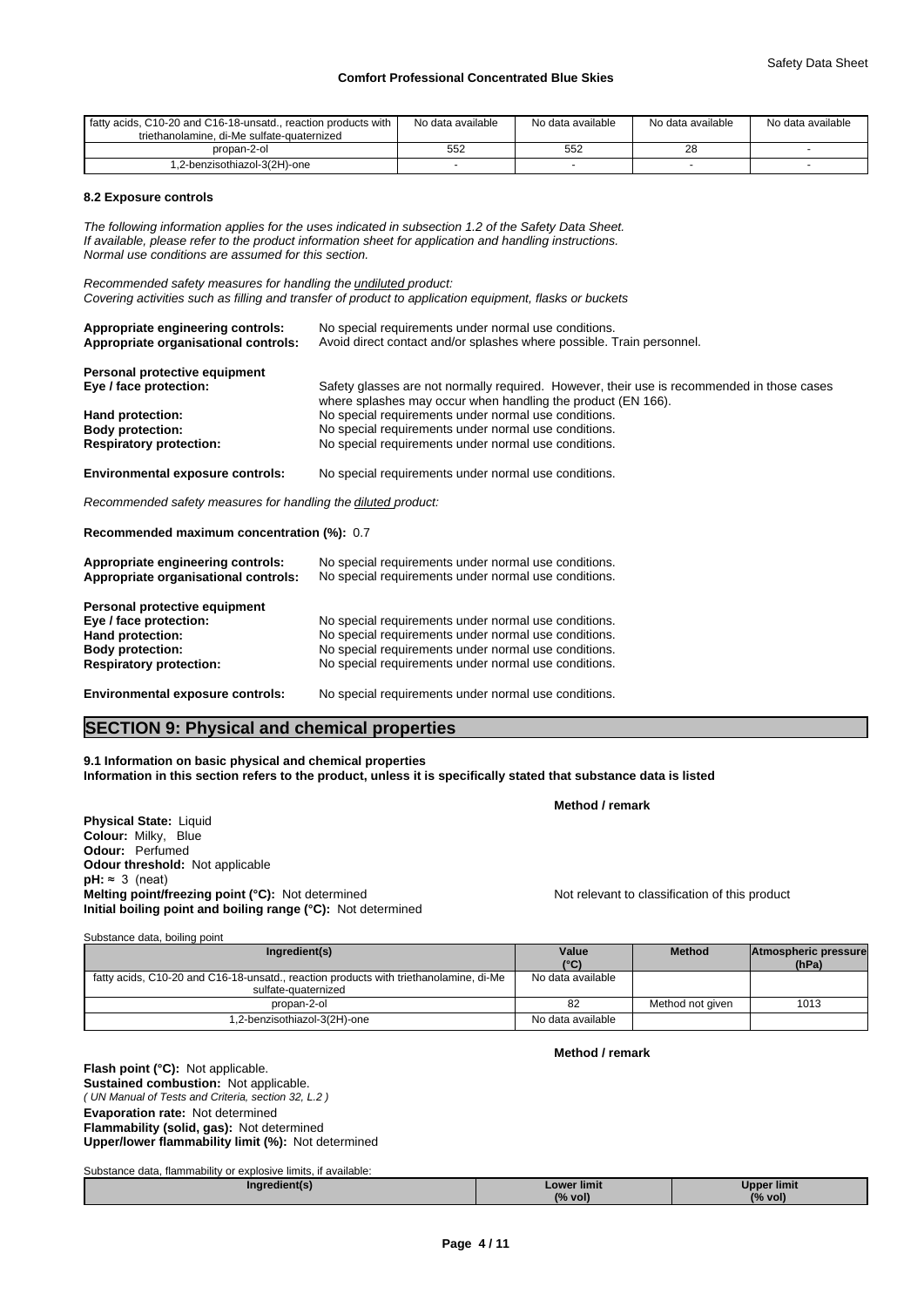#### propan-2-ol 2 13

**Method / remark**

# **Vapour pressure:** Not determined

| Substance data, vapour pressure                                                                              |                   |                  |                     |
|--------------------------------------------------------------------------------------------------------------|-------------------|------------------|---------------------|
| Ingredient(s)                                                                                                | Value<br>(Pa)     | <b>Method</b>    | Temperature<br>(°C) |
| fatty acids, C10-20 and C16-18-unsatd., reaction products with triethanolamine, di-Me<br>sulfate-quaternized | No data available |                  |                     |
| propan-2-ol                                                                                                  | 4200              | Method not given | 20                  |
| 1,2-benzisothiazol-3(2H)-one                                                                                 | No data available |                  |                     |

# **Solubility in / Miscibility with Water:** Fully miscible **Vapour density:** Not determined **Relative density:**  $\approx 1.00$  (20 °C)

Substance data, solubility in water

| Ingredient(s)                                                                                                | Value<br>(g/l)    | <b>Method</b>    | Temperature<br>(°C) |
|--------------------------------------------------------------------------------------------------------------|-------------------|------------------|---------------------|
| fatty acids, C10-20 and C16-18-unsatd., reaction products with triethanolamine, di-Me<br>sulfate-quaternized | No data available |                  |                     |
| propan-2-ol                                                                                                  | Soluble           | Method not aiven |                     |
| 1,2-benzisothiazol-3(2H)-one                                                                                 | No data available |                  |                     |

Substance data, partition coefficient n-octanol/water (log Kow): see subsection 12.3

**Decomposition temperature:** Not applicable. **Autoignition temperature:** Not determined **Viscosity:** Not determined **Explosive properties:** Not explosive. **Oxidising properties:** Not oxidising.

9.2 Other information<br>Surface tension (N/m): Not determined **Corrosion to metals:** Not corrosive

Substance data, dissociation constant, if available:

Not relevant to classification of this product

**SECTION 10: Stability and reactivity** 

### **10.1 Reactivity**

No reactivity hazards known under normal storage and use conditions.

# **10.2 Chemical stability**

Stable under normal storage and use conditions.

# **10.3 Possibility of hazardous reactions**

No hazardous reactions known under normal storage and use conditions.

# **10.4 Conditions to avoid**

None known under normal storage and use conditions.

#### **10.5 Incompatible materials** Reacts with alkali.

# **10.6 Hazardous decomposition products**

None known under normal storage and use conditions.

# **SECTION 11: Toxicological information**

# **11.1 Information on toxicological effects**

Mixture data:.

## **Relevant calculated ATE(s):**

**Skin irritation and corrosivity Eye irritation and corrosivity Result:** Not corrosive or irritant **Result:** Not corrosive or irritant

# **Method / remark**

**Method / remark**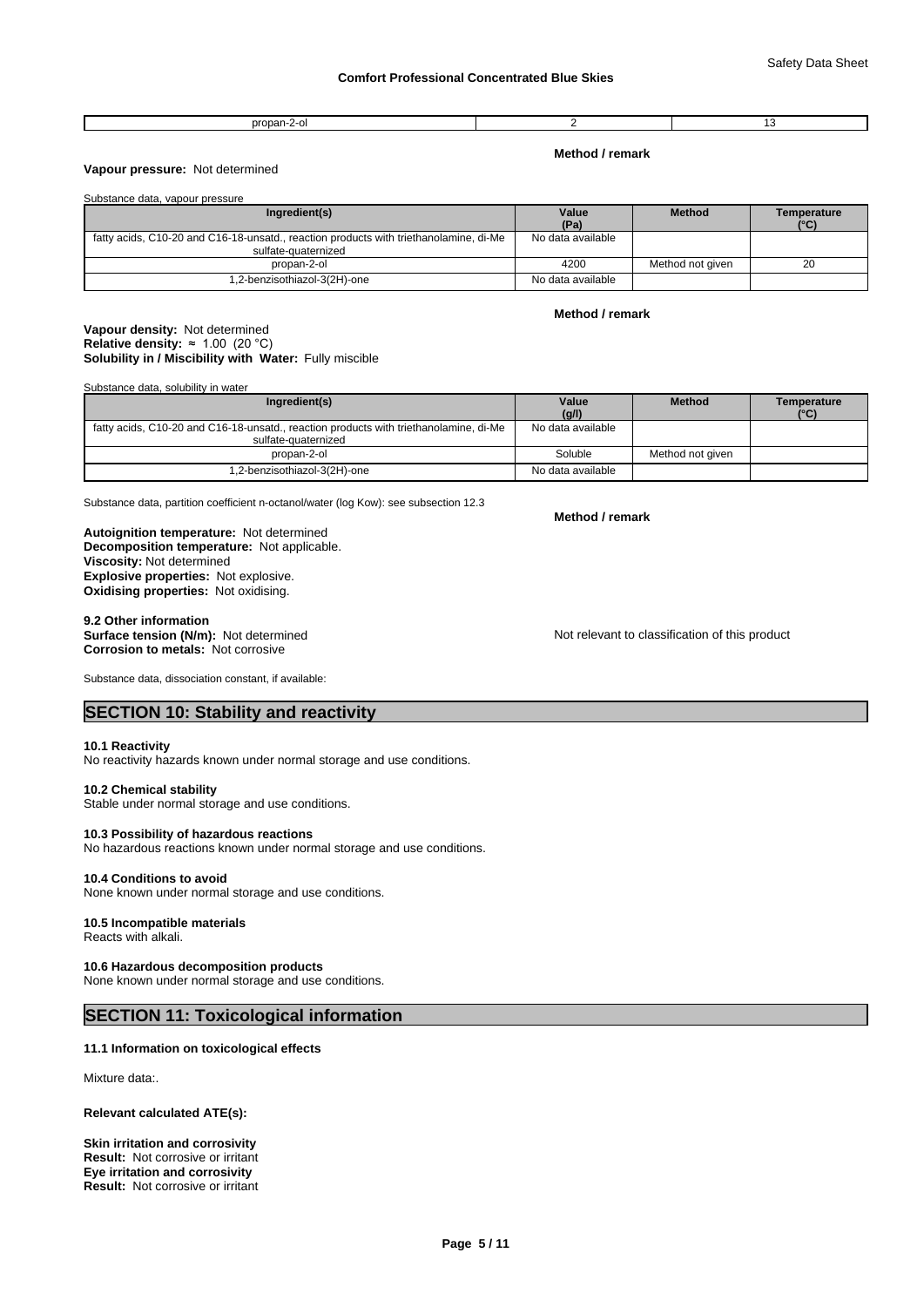Substance data, where relevant and available, are listed below:.

# **Acute toxicity**

| Acute oral toxicity                                                                                          |           |                  |                |                  |                             |
|--------------------------------------------------------------------------------------------------------------|-----------|------------------|----------------|------------------|-----------------------------|
| Ingredient(s)                                                                                                | Endpoint  | Value<br>(mg/kg) | <b>Species</b> | <b>Method</b>    | <b>Exposure</b><br>time (h) |
| fatty acids, C10-20 and C16-18-unsatd., reaction products with triethanolamine.<br>di-Me sulfate-quaternized | $LD_{50}$ | > 5000           | Rat            | Method not given |                             |
| propan-2-ol                                                                                                  | $LD_{50}$ | 3570             | Rat            | Method not given |                             |
| .2-benzisothiazol-3(2H)-one                                                                                  | $LD_{50}$ | > 2000           | Rat            |                  |                             |

Acute dermal toxicity

| Ingredient(s)                                                                   | Endpoint  | Value     | <b>Species</b> | <b>Method</b>     | <b>Exposure</b> |
|---------------------------------------------------------------------------------|-----------|-----------|----------------|-------------------|-----------------|
|                                                                                 |           | (mq/kg)   |                |                   | time (h)        |
| fatty acids, C10-20 and C16-18-unsatd., reaction products with triethanolamine, |           | No data   |                |                   |                 |
| di-Me sulfate-quaternized                                                       |           | available |                |                   |                 |
| propan-2-ol                                                                     | $LD_{50}$ | > 2000    | Rabbit         | Method not given  |                 |
| 1,2-benzisothiazol-3(2H)-one                                                    | ∟D 50     | >2000     | Rat            | OECD 402 (EU B.3) |                 |

| Acute inhalative toxicity                                                       |           |                 |                |                   |                             |
|---------------------------------------------------------------------------------|-----------|-----------------|----------------|-------------------|-----------------------------|
| Ingredient(s)                                                                   | Endpoint  | Value<br>(mg/l) | <b>Species</b> | <b>Method</b>     | <b>Exposure</b><br>time (h) |
|                                                                                 |           |                 |                |                   |                             |
| fatty acids, C10-20 and C16-18-unsatd., reaction products with triethanolamine, |           | No data         |                |                   |                             |
| di-Me sulfate-quaternized                                                       |           | available       |                |                   |                             |
| propan-2-ol                                                                     | $LC_{50}$ | 25 (vapour)     | Rat            | OECD 403 (EU B.2) |                             |
| .2-benzisothiazol-3(2H)-one                                                     |           | No data         |                |                   |                             |
|                                                                                 |           | available       |                |                   |                             |

#### **Irritation and corrosivity** Skin irritation and corrosivity

| <u> UNITED MANUTE CHIU UUTTUURIN</u>                                                              |              |                |                   |                      |
|---------------------------------------------------------------------------------------------------|--------------|----------------|-------------------|----------------------|
| Ingredient(s)                                                                                     | Result       | <b>Species</b> | <b>Method</b>     | <b>Exposure time</b> |
| fatty acids, C10-20 and C16-18-unsatd., reaction products with triethanolamine. No data available |              |                |                   |                      |
| di-Me sulfate-quaternized                                                                         |              |                |                   |                      |
| propan-2-ol                                                                                       | Not irritant | Rabbit         | OECD 404 (EU B.4) |                      |
| 1,2-benzisothiazol-3(2H)-one                                                                      | Corrosive    |                |                   |                      |

Eye irritation and corrosivity

| Ingredient(s)                                                                                     | Result            | <b>Species</b> | <b>Method</b>     | <b>Exposure time</b> |
|---------------------------------------------------------------------------------------------------|-------------------|----------------|-------------------|----------------------|
| fatty acids, C10-20 and C16-18-unsatd., reaction products with triethanolamine. No data available |                   |                |                   |                      |
| di-Me sulfate-quaternized                                                                         |                   |                |                   |                      |
| propan-2-ol                                                                                       | Irritant          | Rabbit         | OECD 405 (EU B.5) |                      |
| 1,2-benzisothiazol-3(2H)-one                                                                      | No data available |                |                   |                      |

# Respiratory tract irritation and corrosivity

| Ingredient(s)                                                                                     | Result            | <b>Species</b> | <b>Method</b> | <b>Exposure time</b> |
|---------------------------------------------------------------------------------------------------|-------------------|----------------|---------------|----------------------|
| fatty acids, C10-20 and C16-18-unsatd., reaction products with triethanolamine. No data available |                   |                |               |                      |
| di-Me sulfate-quaternized                                                                         |                   |                |               |                      |
| propan-2-ol                                                                                       | No data available |                |               |                      |
| 1,2-benzisothiazol-3(2H)-one                                                                      | No data available |                |               |                      |

#### **Sensitisation** .<br>hv skin contact

| <u>oonomodii of omn oondol</u>                                                  |                   |                |                     |                          |  |  |  |  |  |  |
|---------------------------------------------------------------------------------|-------------------|----------------|---------------------|--------------------------|--|--|--|--|--|--|
| Ingredient(s)                                                                   | <b>Result</b>     | <b>Species</b> | <b>Method</b>       | <b>Exposure time (h)</b> |  |  |  |  |  |  |
| fatty acids, C10-20 and C16-18-unsatd., reaction products with triethanolamine, | No data available |                |                     |                          |  |  |  |  |  |  |
| di-Me sulfate-quaternized                                                       |                   |                |                     |                          |  |  |  |  |  |  |
| propan-2-ol                                                                     | Not sensitising   | Guinea pig     | OECD 406 (EU B.6) / |                          |  |  |  |  |  |  |
|                                                                                 |                   |                | <b>Buehler test</b> |                          |  |  |  |  |  |  |
| 1,2-benzisothiazol-3(2H)-one                                                    | Sensitising       | Guinea pig     |                     |                          |  |  |  |  |  |  |
|                                                                                 |                   |                |                     |                          |  |  |  |  |  |  |

Sensitisation by inhalation

| Ingredient(s)                                                                   | Result            | <b>Species</b> | <b>Method</b> | <b>Exposure time</b> |
|---------------------------------------------------------------------------------|-------------------|----------------|---------------|----------------------|
| fatty acids, C10-20 and C16-18-unsatd., reaction products with triethanolamine, | No data available |                |               |                      |
| di-Me sulfate-quaternized                                                       |                   |                |               |                      |
| propan-2-ol                                                                     | No data available |                |               |                      |
| 1,2-benzisothiazol-3(2H)-one                                                    | No data available |                |               |                      |

# **CMR effects (carcinogenicity, mutagenicity and toxicity for reproduction)** Mutagenicity

| Ingredient(s)                                                                                                   | <b>Result (in-vitro)</b>                                                                    | <b>Method</b><br>(in-vitro) | <b>Result (in-vivo)</b> | <b>Method</b><br>(in-vivo) |
|-----------------------------------------------------------------------------------------------------------------|---------------------------------------------------------------------------------------------|-----------------------------|-------------------------|----------------------------|
| fatty acids, C10-20 and C16-18-unsatd.,<br>reaction products with triethanolamine, di-Me<br>sulfate-quaternized | No data available                                                                           |                             | No data available       |                            |
| propan-2-ol                                                                                                     | No evidence for mutagenicity, negative   OECD 471 (EU No evidence of genotoxicity, negative |                             |                         | <b>OECD 474 (EUI</b>       |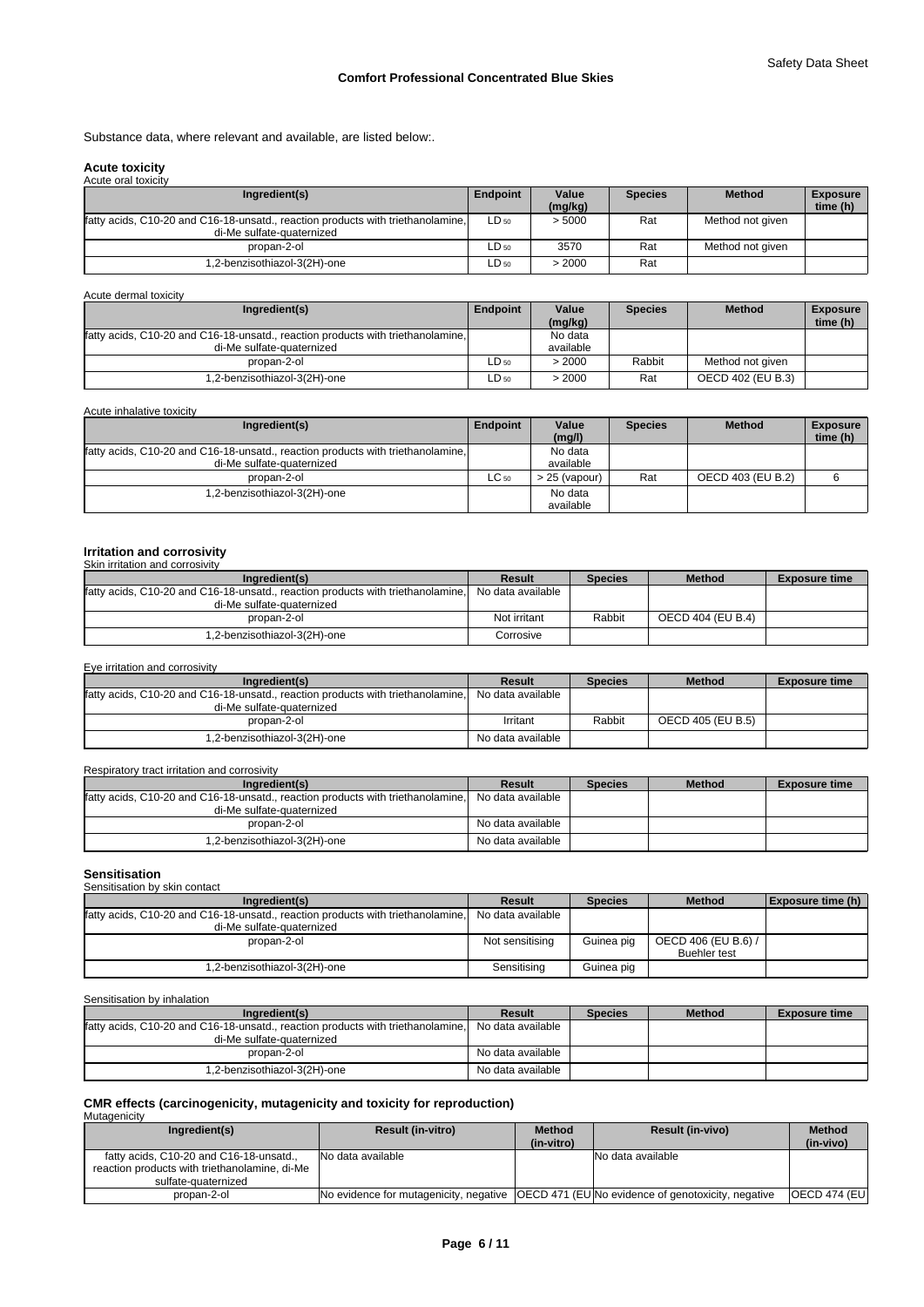|                              | Itest results No evidence of genotoxicity,                               | B.12/13  | ltest results | B.12 |
|------------------------------|--------------------------------------------------------------------------|----------|---------------|------|
|                              | Inegative test results                                                   |          |               |      |
| 1,2-benzisothiazol-3(2H)-one | INo evidence for mutagenicity, negative   OECD 471 (EU No data available |          |               |      |
|                              | ltest results                                                            | B.12/13) |               |      |

| Carcinogenicity                                                                                                                |                   |
|--------------------------------------------------------------------------------------------------------------------------------|-------------------|
| Ingredient(s)                                                                                                                  | <b>Effect</b>     |
| fatty acids, C10-20 and C16-18-unsatd., reaction products with triethanolamine, No data available<br>di-Me sulfate-quaternized |                   |
| propan-2-ol                                                                                                                    | No data available |
| 1,2-benzisothiazol-3(2H)-one                                                                                                   | No data available |

# Toxicity for reproduction

| Ingredient(s)           | Endpoint | <b>Specific effect</b> | Value<br>$\left \frac{\text{mg}}{\text{kg}}\right $ bw/d) | <b>Species</b> | <b>Method</b> | <b>Exposure</b><br>time | <b>Remarks and other effects</b><br>reported |
|-------------------------|----------|------------------------|-----------------------------------------------------------|----------------|---------------|-------------------------|----------------------------------------------|
| fatty acids, C10-20 and |          |                        | No data                                                   |                |               |                         |                                              |
| C16-18-unsatd.,         |          |                        | available                                                 |                |               |                         |                                              |
| reaction products with  |          |                        |                                                           |                |               |                         |                                              |
| triethanolamine, di-Me  |          |                        |                                                           |                |               |                         |                                              |
| sulfate-quaternized     |          |                        |                                                           |                |               |                         |                                              |
| propan-2-ol             |          |                        | No data                                                   |                |               |                         |                                              |
|                         |          |                        | available                                                 |                |               |                         |                                              |
| 1,2-benzisothiazol-3(2H |          |                        | No data                                                   |                |               |                         |                                              |
| -one                    |          |                        | available                                                 |                |               |                         |                                              |

**Repeated dose toxicity** Sub-acute or sub-chronic oral toxicity

| Ingredient(s)                                            | <b>Endpoint</b> | Value        | <b>Species</b> | <b>Method</b> |                    | <b>Exposure   Specific effects and organs  </b> |
|----------------------------------------------------------|-----------------|--------------|----------------|---------------|--------------------|-------------------------------------------------|
|                                                          |                 | (mg/kg bw/d) |                |               | $ time$ (days) $ $ | affected                                        |
| fatty acids, C10-20 and C16-18-unsatd., reaction         |                 | No data      |                |               |                    |                                                 |
| products with triethanolamine, di-Me sulfate-quaternized |                 | available    |                |               |                    |                                                 |
| propan-2-ol                                              |                 | No data      |                |               |                    |                                                 |
|                                                          |                 | available    |                |               |                    |                                                 |
| 1,2-benzisothiazol-3(2H)-one                             |                 | No data      |                |               |                    |                                                 |
|                                                          |                 | available    |                |               |                    |                                                 |

# Sub-chronic dermal toxicity

| Ingredient(s)                                            | Endpoint | Value        | <b>Species</b> | <b>Method</b> |                    | <b>Exposure   Specific effects and organs  </b> |
|----------------------------------------------------------|----------|--------------|----------------|---------------|--------------------|-------------------------------------------------|
|                                                          |          | (mg/kg bw/d) |                |               | $ time$ (days) $ $ | affected                                        |
| fatty acids, C10-20 and C16-18-unsatd., reaction         |          | No data      |                |               |                    |                                                 |
| products with triethanolamine, di-Me sulfate-quaternized |          | available    |                |               |                    |                                                 |
| propan-2-ol                                              |          | No data      |                |               |                    |                                                 |
|                                                          |          | available    |                |               |                    |                                                 |
| 1,2-benzisothiazol-3(2H)-one                             |          | No data      |                |               |                    |                                                 |
|                                                          |          | available    |                |               |                    |                                                 |

# Sub-chronic inhalation toxicity

| Ingredient(s)                                            | <b>Endpoint</b> | Value        | <b>Species</b> | <b>Method</b> |                    | <b>Exposure   Specific effects and organs  </b> |
|----------------------------------------------------------|-----------------|--------------|----------------|---------------|--------------------|-------------------------------------------------|
|                                                          |                 | (mg/kg bw/d) |                |               | $ time$ (days) $ $ | affected                                        |
| fatty acids, C10-20 and C16-18-unsatd., reaction         |                 | No data      |                |               |                    |                                                 |
| products with triethanolamine, di-Me sulfate-quaternized |                 | available    |                |               |                    |                                                 |
| propan-2-ol                                              |                 | No data      |                |               |                    |                                                 |
|                                                          |                 | available    |                |               |                    |                                                 |
| 1,2-benzisothiazol-3(2H)-one                             |                 | No data      |                |               |                    |                                                 |
|                                                          |                 | available    |                |               |                    |                                                 |

# Chronic toxicity

| Ingredient(s)                                                                                                         | <b>Exposure</b> | Endpoint | Value                                      | <b>Species</b> | <b>Method</b> | <b>Exposure</b> | Specific effects and | <b>Remark</b> |
|-----------------------------------------------------------------------------------------------------------------------|-----------------|----------|--------------------------------------------|----------------|---------------|-----------------|----------------------|---------------|
|                                                                                                                       | route           |          | $\left \frac{\text{mg}}{\text{kg}}\right $ |                |               | time            | organs affected      |               |
| fatty acids, C10-20 and<br>C16-18-unsatd.,<br>reaction products with<br>triethanolamine, di-Me<br>sulfate-quaternized |                 |          | No data<br>available                       |                |               |                 |                      |               |
| propan-2-ol                                                                                                           |                 |          | No data<br>available                       |                |               |                 |                      |               |
| 1,2-benzisothiazol-3(2H<br>)-one                                                                                      |                 |          | No data<br>available                       |                |               |                 |                      |               |

# STOT-single exposure

| Ingredient(s)                                                                                     | Affected organ(s) |
|---------------------------------------------------------------------------------------------------|-------------------|
| fatty acids, C10-20 and C16-18-unsatd., reaction products with triethanolamine, No data available |                   |
| di-Me sulfate-quaternized                                                                         |                   |
| propan-2-ol                                                                                       | No data available |
| 1,2-benzisothiazol-3(2H)-one                                                                      | No data available |

# STOT-repeated exposure

| Inaredient(s)                                                                                     | <b>Affected organ(s)</b> |
|---------------------------------------------------------------------------------------------------|--------------------------|
| fatty acids, C10-20 and C16-18-unsatd., reaction products with triethanolamine, No data available |                          |
| di-Me sulfate-quaternized                                                                         |                          |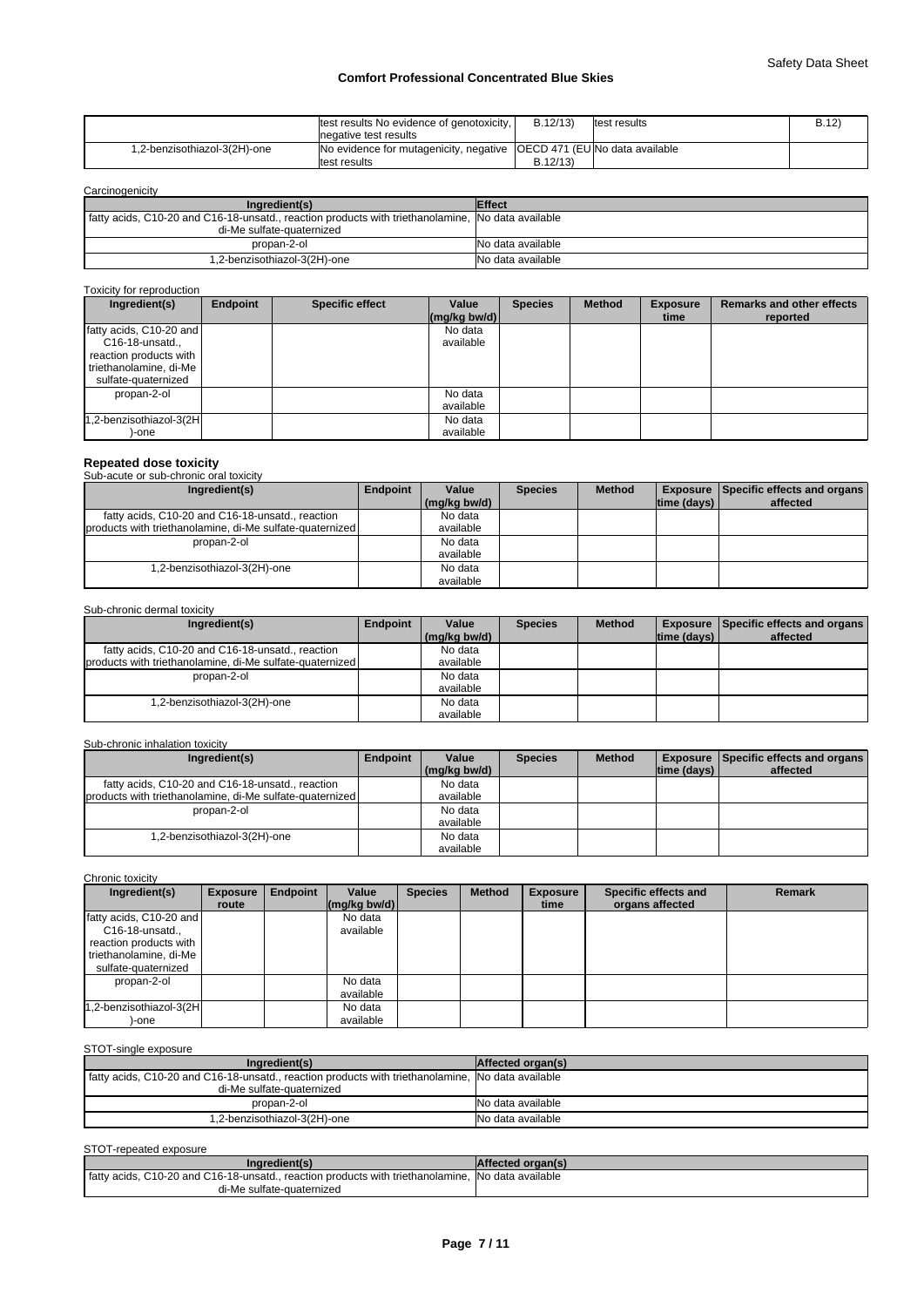| nronan-.<br>$\overline{\phantom{a}}$<br>$\mathbf{u}$            | <b>INo</b><br>available<br>data          |
|-----------------------------------------------------------------|------------------------------------------|
| 1zol-3(2H)<br>-one<br>$n \cdot n$<br>≧enzisothiazu<br>. .<br>__ | <b>INo</b><br>available<br>$A - 1$<br>мь |

## **Aspiration hazard**

Substances with an aspiration hazard (H304), if any, are listed in section 3. If relevant, see section 9 for dynamic viscosity and relative density of the product.

# **Potential adverse health effects and symptoms**

Effects and symptoms related to the product, if any, are listed in subsection 4.2.

# **SECTION 12: Ecological information**

# **12.1 Toxicity**

No data is available on the mixture.

Substance data, where relevant and available, are listed below:

# **Aquatic short-term toxicity**

Aquatic short-term toxicity - algae

| Aquatic short-term toxicity - fish                                              |           |                 |                |                  |                             |
|---------------------------------------------------------------------------------|-----------|-----------------|----------------|------------------|-----------------------------|
| Ingredient(s)                                                                   | Endpoint  | Value<br>(mg/l) | <b>Species</b> | <b>Method</b>    | <b>Exposure</b><br>time (h) |
| fatty acids, C10-20 and C16-18-unsatd., reaction products with triethanolamine, |           | No data         |                |                  |                             |
| di-Me sulfate-quaternized                                                       |           | available       |                |                  |                             |
| propan-2-ol                                                                     | $LC_{50}$ | >100            | Pimephales     | Method not given | 48                          |
|                                                                                 |           |                 | promelas       |                  |                             |
| 1,2-benzisothiazol-3(2H)-one                                                    |           | No data         |                |                  |                             |
|                                                                                 |           | available       |                |                  |                             |

| Aquatic short-term toxicity - crustacea                                         |           |                 |                |                  |                             |
|---------------------------------------------------------------------------------|-----------|-----------------|----------------|------------------|-----------------------------|
| Ingredient(s)                                                                   | Endpoint  | Value<br>(mg/l) | <b>Species</b> | <b>Method</b>    | <b>Exposure</b><br>time (h) |
| fatty acids, C10-20 and C16-18-unsatd., reaction products with triethanolamine, |           | No data         |                |                  |                             |
| di-Me sulfate-quaternized                                                       |           | available       |                |                  |                             |
| propan-2-ol                                                                     | $EC_{50}$ | >100            | Daphnia        | Method not given | 48                          |
|                                                                                 |           |                 | magna Straus   |                  |                             |
| .2-benzisothiazol-3(2H)-one                                                     |           | No data         |                |                  |                             |
|                                                                                 |           | available       |                |                  |                             |

| <b>Aguatic SHOLEGHT WAIGHY</b><br>- aluac                                       |          |           |                |                  |                 |
|---------------------------------------------------------------------------------|----------|-----------|----------------|------------------|-----------------|
| Ingredient(s)                                                                   | Endpoint | Value     | <b>Species</b> | <b>Method</b>    | <b>Exposure</b> |
|                                                                                 |          | (mq/l)    |                |                  | time (h)        |
| fatty acids, C10-20 and C16-18-unsatd., reaction products with triethanolamine. |          | No data   |                |                  |                 |
| di-Me sulfate-quaternized                                                       |          | available |                |                  |                 |
| propan-2-ol                                                                     | EC 50    | >100      | Scenedesmus    | Method not given | 72              |
|                                                                                 |          |           | auadricauda    |                  |                 |
| .2-benzisothiazol-3(2H)-one                                                     |          | No data   |                |                  |                 |
|                                                                                 |          | available |                |                  |                 |

| Ingredient(s)                                                                   | Endpoint | Value     | <b>Species</b> | <b>Method</b> | <b>Exposure</b> |
|---------------------------------------------------------------------------------|----------|-----------|----------------|---------------|-----------------|
|                                                                                 |          | (mg/l)    |                |               | time (days)     |
| fatty acids, C10-20 and C16-18-unsatd., reaction products with triethanolamine, |          | No data   |                |               |                 |
| di-Me sulfate-quaternized                                                       |          | available |                |               |                 |
| propan-2-ol                                                                     |          | No data   |                |               |                 |
|                                                                                 |          | available |                |               |                 |
| 1,2-benzisothiazol-3(2H)-one                                                    |          | No data   |                |               |                 |
|                                                                                 |          | available |                |               |                 |

| Impact on sewage plants - toxicity to bacteria                                                               |           |                      |                     |                     |                         |  |  |  |
|--------------------------------------------------------------------------------------------------------------|-----------|----------------------|---------------------|---------------------|-------------------------|--|--|--|
| Ingredient(s)                                                                                                | Endpoint  | Value<br>(mg/l)      | <b>Inoculum</b>     | <b>Method</b>       | <b>Exposure</b><br>time |  |  |  |
| fatty acids, C10-20 and C16-18-unsatd., reaction products with triethanolamine,<br>di-Me sulfate-quaternized |           | No data<br>available |                     |                     |                         |  |  |  |
| propan-2-ol                                                                                                  | EC 50     | >1000                | Activated<br>sludae | Method not given    |                         |  |  |  |
| 1,2-benzisothiazol-3(2H)-one                                                                                 | $EC_{20}$ | 3.3                  | Activated<br>sludge | OECD <sub>209</sub> | 3 hour(s)               |  |  |  |

# **Aquatic long-term toxicity**

Aquatic long-term toxicity - fish

| Ingredient(s)                                            | Endpoint | Value     | <b>Species</b> | <b>Method</b> | <b>Exposure</b> | <b>Effects observed</b> |
|----------------------------------------------------------|----------|-----------|----------------|---------------|-----------------|-------------------------|
|                                                          |          | (mg/l)    |                |               | time            |                         |
| fatty acids, C10-20 and C16-18-unsatd., reaction         |          | No data   |                |               |                 |                         |
| products with triethanolamine, di-Me sulfate-quaternized |          | available |                |               |                 |                         |
| propan-2-ol                                              |          | No data   |                |               |                 |                         |
|                                                          |          | available |                |               |                 |                         |
| -2-benzisothiazol-3(2H)-one                              |          | No data   |                |               |                 |                         |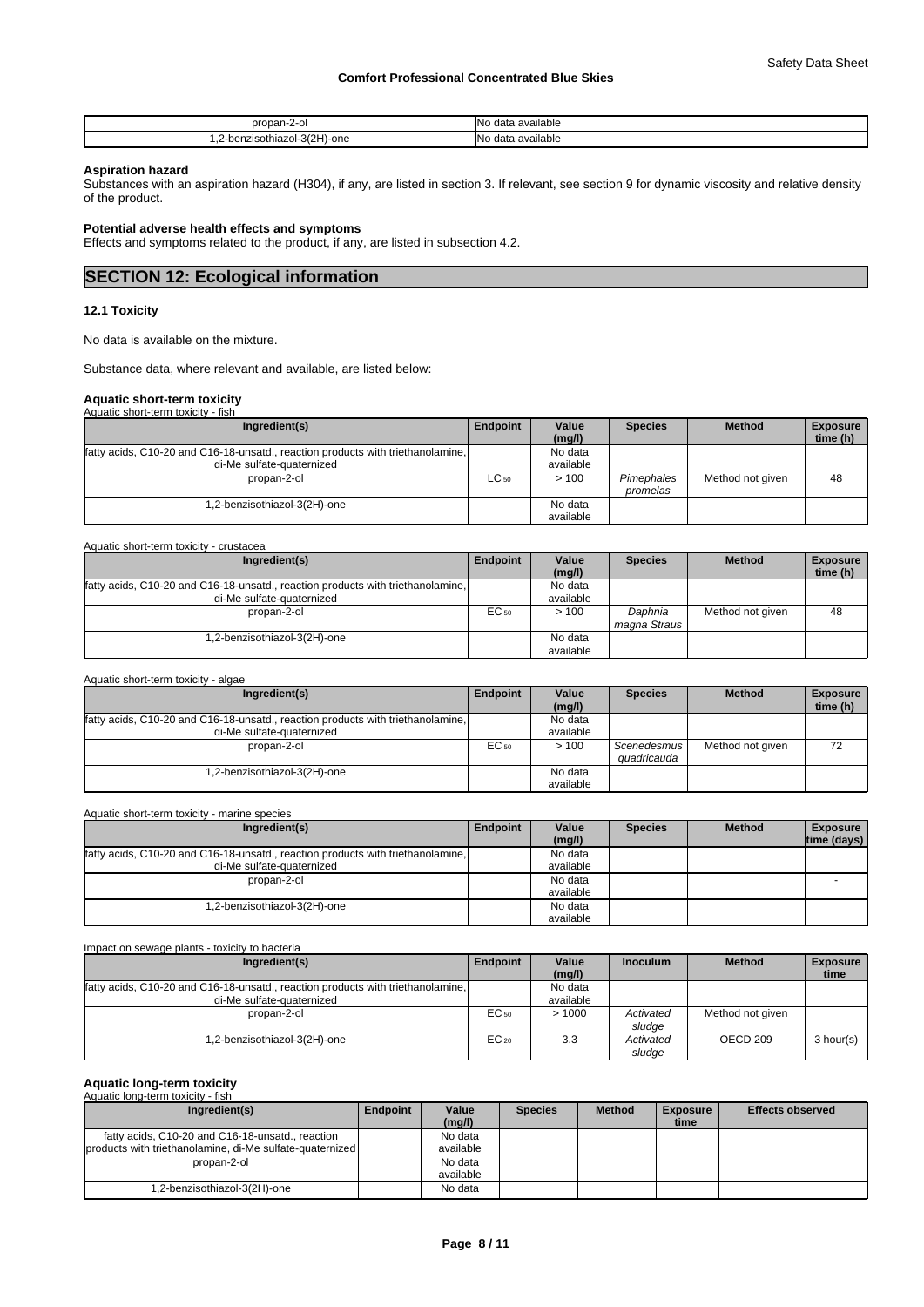|  | available.<br>. |  |  |
|--|-----------------|--|--|
|  |                 |  |  |

| Aquatic long-term toxicity - crustacea                   |          |                 |                |               |                         |                         |
|----------------------------------------------------------|----------|-----------------|----------------|---------------|-------------------------|-------------------------|
| Ingredient(s)                                            | Endpoint | Value<br>(mg/l) | <b>Species</b> | <b>Method</b> | <b>Exposure</b><br>time | <b>Effects observed</b> |
| fatty acids, C10-20 and C16-18-unsatd., reaction         |          | No data         |                |               |                         |                         |
| products with triethanolamine, di-Me sulfate-quaternized |          | available       |                |               |                         |                         |
| propan-2-ol                                              |          | No data         |                |               |                         |                         |
|                                                          |          | available       |                |               |                         |                         |
| 1,2-benzisothiazol-3(2H)-one                             |          | No data         |                |               |                         |                         |
|                                                          |          | available       |                |               |                         |                         |

# Aquatic toxicity to other aquatic benthic organisms, including sediment-dwelling organisms, if available:

| Ingredient(s)                                                                                                | Endpoint | Value<br>(mg/kg dw<br>sediment) | <b>Species</b> | <b>Method</b> | <b>Exposure</b><br> time (days) | <b>Effects observed</b> |
|--------------------------------------------------------------------------------------------------------------|----------|---------------------------------|----------------|---------------|---------------------------------|-------------------------|
| fatty acids, C10-20 and C16-18-unsatd., reaction<br>products with triethanolamine, di-Me sulfate-quaternized |          | No data<br>available            |                |               |                                 |                         |
| propan-2-ol                                                                                                  |          | No data<br>available            |                |               |                                 |                         |
| 1,2-benzisothiazol-3(2H)-one                                                                                 |          | No data<br>available            |                |               |                                 |                         |

# **Terrestrial toxicity**

Terrestrial toxicity - soil invertebrates, including earthworms, if available:

| Ingredient(s) | Endpoint | Value<br>(mg/kg dw<br>soil) | <b>Species</b> | <b>Method</b> | <b>Exposure</b><br>$ time$ (days) $ $ | <b>Effects observed</b> |
|---------------|----------|-----------------------------|----------------|---------------|---------------------------------------|-------------------------|
| propan-2-ol   |          | No data<br>available        |                |               | $\overline{\phantom{a}}$              |                         |

# Terrestrial toxicity - plants, if available:

| Ingredient(s) | Endpoint | Value<br>(mg/kg dw<br>soil) | <b>Species</b> | <b>Method</b> | <b>Exposure</b><br>$ time$ (days) $ $ | <b>Effects observed</b> |
|---------------|----------|-----------------------------|----------------|---------------|---------------------------------------|-------------------------|
| propan-2-ol   |          | No data                     |                |               | -                                     |                         |
|               |          | available                   |                |               |                                       |                         |

#### Terrestrial toxicity - birds, if available:

| Ingredient(s) | <b>Endpoint</b> | Value                | <b>Species</b> | <b>Method</b> | <b>Exposure</b><br> time (days) | <b>Effects observed</b> |
|---------------|-----------------|----------------------|----------------|---------------|---------------------------------|-------------------------|
| propan-2-ol   |                 | No data<br>available |                |               | -                               |                         |

# Terrestrial toxicity - beneficial insects, if available:

| Ingredient(s) | <b>Endpoint</b> | Value<br>(mg/kg dw<br>soil) | <b>Species</b> | <b>Method</b> | <b>Exposure</b><br>$ time$ (days) $ $ | <b>Effects observed</b> |
|---------------|-----------------|-----------------------------|----------------|---------------|---------------------------------------|-------------------------|
| propan-2-ol   |                 | No data                     |                |               | <b>1</b>                              |                         |
|               |                 | available                   |                |               |                                       |                         |

Terrestrial toxicity - soil bacteria, if available:

| Ingredient(s) | <b>Endpoint</b> | Value<br>(mg/kg dw<br>soil) | <b>Species</b> | <b>Method</b> | <b>Exposure</b><br>$ time$ (days) $ $ | <b>Effects observed</b> |
|---------------|-----------------|-----------------------------|----------------|---------------|---------------------------------------|-------------------------|
| propan-2-ol   |                 | No data<br>available        |                |               |                                       |                         |

# **12.2 Persistence and degradability**

**Abiotic degradation** Abiotic degradation - photodegradation in air, if available:

Abiotic degradation - hydrolysis, if available:

Abiotic degradation - other processes, if available:

# **Biodegradation**

| <b>PIOUGYLQUALIOII</b>                           |                 |            |                   |               |                            |
|--------------------------------------------------|-----------------|------------|-------------------|---------------|----------------------------|
| Ready biodegradability - aerobic conditions      |                 |            |                   |               |                            |
| Ingredient(s)                                    | <b>Inoculum</b> | Analytical | $DT_{50}$         | <b>Method</b> | <b>Evaluation</b>          |
|                                                  |                 | method     |                   |               |                            |
| fatty acids, C10-20 and C16-18-unsatd., reaction |                 |            |                   |               | No data available          |
| products with triethanolamine, di-Me             |                 |            |                   |               |                            |
| sulfate-quaternized                              |                 |            |                   |               |                            |
| propan-2-ol                                      |                 |            | 95 % in 21 day(s) | OECD 301E     | Readily biodegradable      |
| 1,2-benzisothiazol-3(2H)-one                     |                 |            |                   | Weight of     | Not readily biodegradable. |
|                                                  |                 |            |                   | evidence      |                            |

Ready biodegradability - anaerobic and marine conditions, if available:

Degradation in relevant environmental compartments, if available: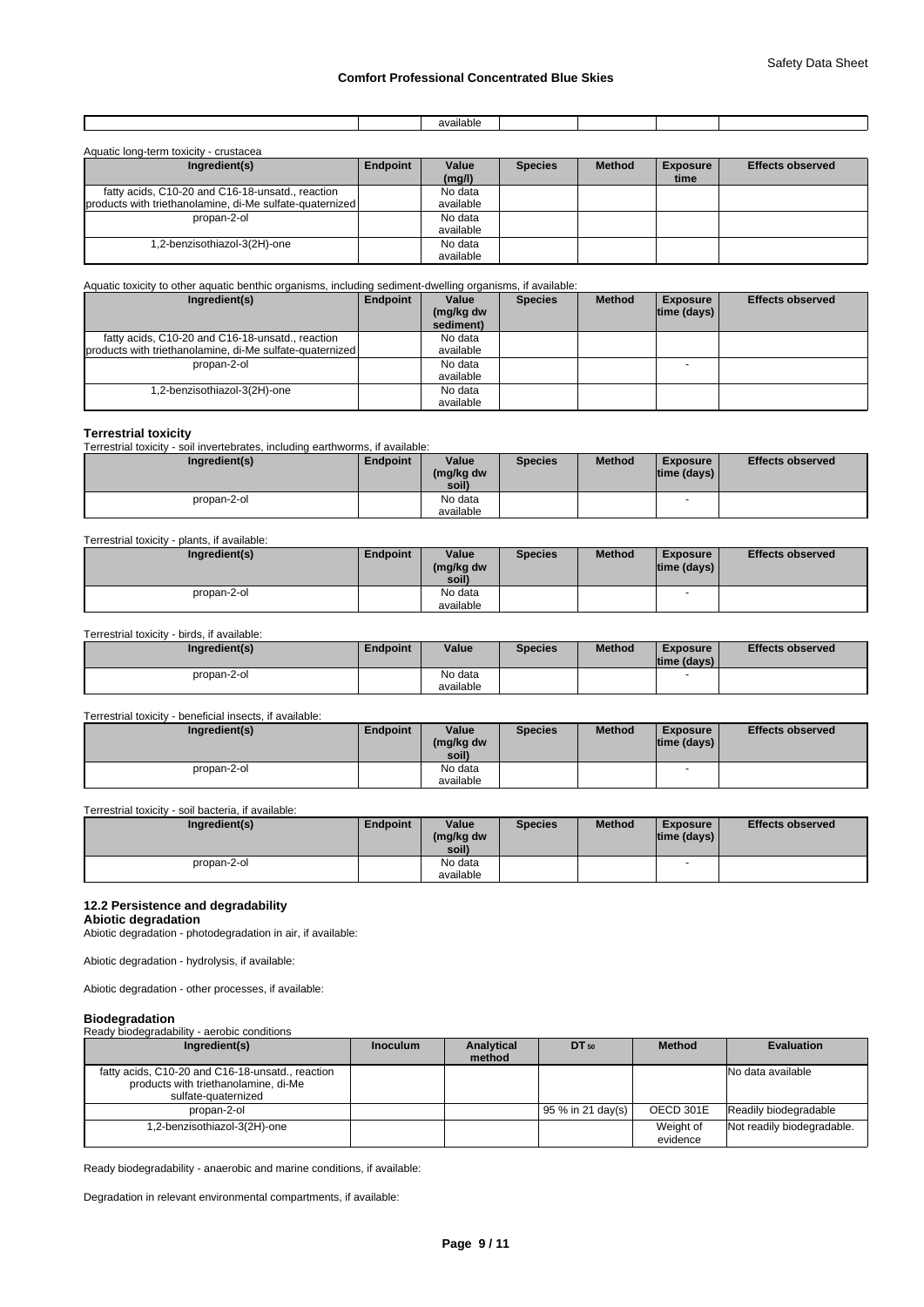| Ingredient(s)                | l Medium & Tvpe  | <b>Analytical</b><br>method | <b>DT</b> 50 | <b>Method</b> | <b>Evaluation</b> |
|------------------------------|------------------|-----------------------------|--------------|---------------|-------------------|
| 1.2-benzisothiazol-3(2H)-one | Sewage treatment | Primarv                     | 90%          | OECD 303A     | Biodegradable     |
|                              | plant simulation | degradation                 |              |               |                   |

# **12.3 Bioaccumulative potential**

| Partition coefficient n-octanol/water (log Kow) |                   |               |                             |        |  |  |
|-------------------------------------------------|-------------------|---------------|-----------------------------|--------|--|--|
| Ingredient(s)                                   | Value             | <b>Method</b> | <b>Evaluation</b>           | Remark |  |  |
| fatty acids, C10-20 and C16-18-unsatd.,         | No data available |               |                             |        |  |  |
| reaction products with triethanolamine,         |                   |               |                             |        |  |  |
| di-Me sulfate-quaternized                       |                   |               |                             |        |  |  |
| propan-2-ol                                     | 0.05              | OECD 107      | No bioaccumulation expected |        |  |  |
| 1,2-benzisothiazol-3(2H)-one                    | 0.7               | OECD 107      | No bioaccumulation expected |        |  |  |

# Bioconcentration factor (BCF)

| Ingredient(s)                                                                                                                           | Value             | <b>Species</b> | <b>Method</b> | <b>Evaluation</b> | <b>Remark</b> |
|-----------------------------------------------------------------------------------------------------------------------------------------|-------------------|----------------|---------------|-------------------|---------------|
| fatty acids, C10-20 and No data available<br>C16-18-unsatd.,<br>reaction products with<br>triethanolamine, di-Me<br>sulfate-quaternized |                   |                |               |                   |               |
| propan-2-ol                                                                                                                             | No data available |                |               |                   |               |
| 1,2-benzisothiazol-3(2H<br>-one                                                                                                         | 6.95              |                | OECD 305      |                   |               |

# **12.4 Mobility in soil**

Adsorption/Desorption to soil or sediment

| Ingredient(s)                                                                                                   | Adsorption<br>coefficient<br>Log Koc | <b>Desorption</b><br>coefficient<br>Log Koc(des) | <b>Method</b> | Soil/sediment<br>type | <b>Evaluation</b>                                   |
|-----------------------------------------------------------------------------------------------------------------|--------------------------------------|--------------------------------------------------|---------------|-----------------------|-----------------------------------------------------|
| fatty acids, C10-20 and C16-18-unsatd., reaction<br>products with triethanolamine, di-Me<br>sulfate-quaternized | No data available                    |                                                  |               |                       |                                                     |
| propan-2-ol                                                                                                     | No data available                    |                                                  |               |                       | Potential for mobility in soil,<br>soluble in water |
| 1,2-benzisothiazol-3(2H)-one                                                                                    | No data available                    |                                                  |               |                       |                                                     |

# **12.5 Results of PBT and vPvB assessment**

Substances that fulfill the criteria for PBT/vPvB, if any, are listed in section 3.

# **12.6 Other adverse effects**

No other adverse effects known.

# **SECTION 13: Disposal considerations**

| 13.1 Waste treatment methods<br>Waste from residues / unused<br>products:     | The concentrated contents or contaminated packaging should be disposed of by a certified handler<br>or according to the site permit. Release of waste to sewers is discouraged. The cleaned packaging<br>material is suitable for energy recovery or recycling in line with local legislation. |
|-------------------------------------------------------------------------------|------------------------------------------------------------------------------------------------------------------------------------------------------------------------------------------------------------------------------------------------------------------------------------------------|
| <b>European Waste Cataloque:</b>                                              | 20 01 30 - detergents other than those mentioned in 20 01 29.                                                                                                                                                                                                                                  |
| <b>Empty packaging</b><br><b>Recommendation:</b><br>Suitable cleaning agents: | Dispose of observing national or local regulations.<br>Water, if necessary with cleaning agent.                                                                                                                                                                                                |

# **SECTION 14: Transport information**

**Land transport (ADR/RID), Sea transport (IMDG), Air transport (ICAO-TI / IATA-DGR)** 

**14.1 UN number:** Non-dangerous goods

- **14.2 UN proper shipping name:** Non-dangerous goods
- **14.3 Transport hazard class(es):** Non-dangerous goods
- **Class:** -
- **14.4 Packing group:** Non-dangerous goods
- **14.5 Environmental hazards:** Non-dangerous goods
- **14.6 Special precautions for user:** Non-dangerous goods
- **14.7 Transport in bulk according to Annex II of MARPOL and the IBC Code:** Non-dangerous goods

# **SECTION 15: Regulatory information**

# **15.1 Safety, health and environmental regulations/legislation specific for the substance or mixture**

# **EU regulations:**

- Regulation (EC) No 1272/2008 CLP
- Regulation (EC) No. 1907/2006 REACH
- Regulation (EC) No. 648/2004 Detergents regulation